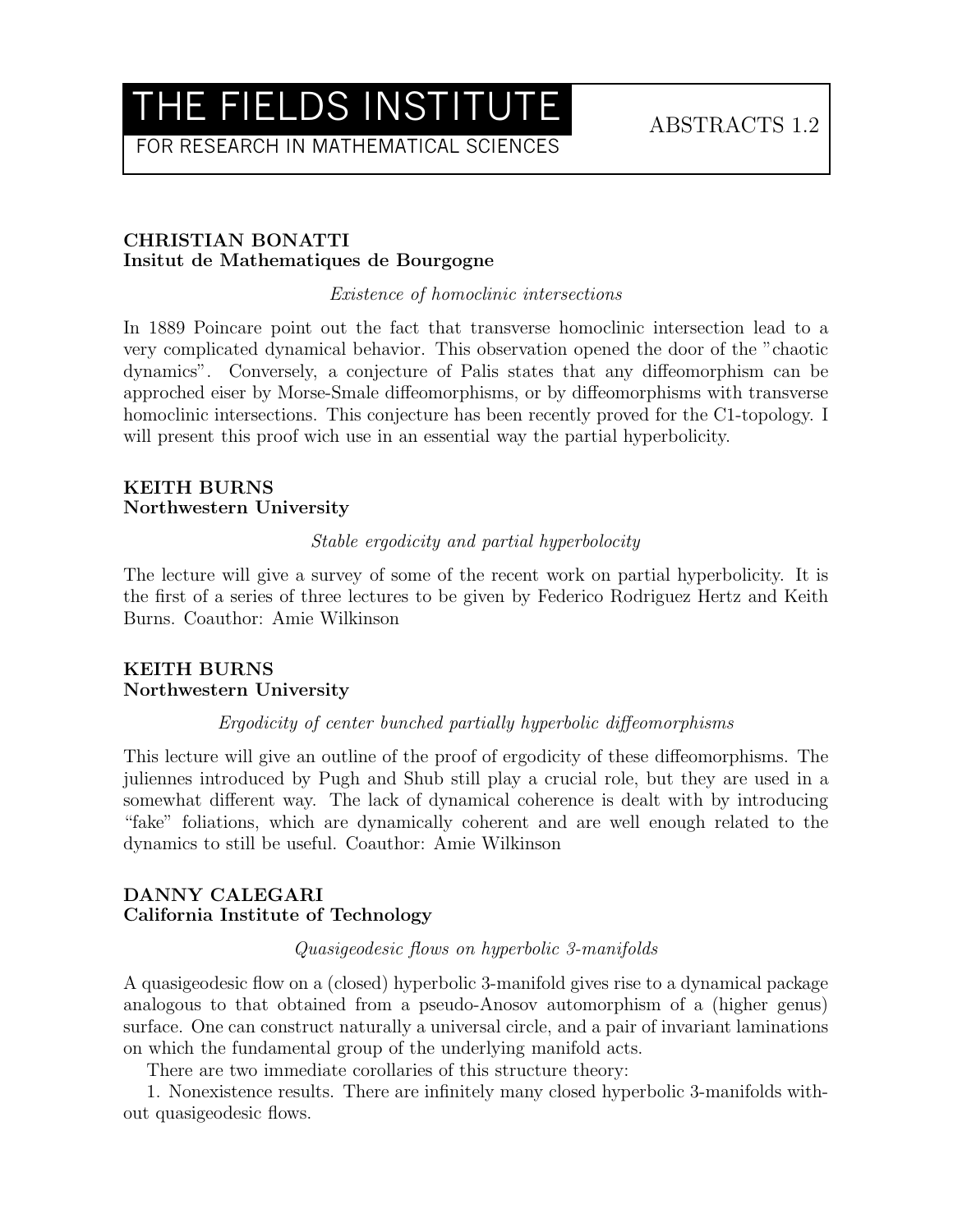## THE FIELDS INSTITUTE ABSTRACTS 1.2

FOR RESEARCH IN MATHEMATICAL SCIENCES

2. Thurston norm. The unit ball in the (dual) Thurston norm is the convex hull of the Euler classes of quasigeodesic flows on the manifold.

## LORENZO J. DIAZ PUC-Rio

Non-dominated homoclinic classes

We discuss some wild dynamics associated to homoclinic classes which do not admit any dominated splitting. We also give a natural mechanism (heterodimensional tangencies) leading to the generation of non-dominated homoclinic classes.

## ALEXEY GLUTSYUK Ecole Normale Superieure de Lyon, France

#### Upper bounds of topology of complex polynomials in two variables

It is well-known that if a monic complex polynomial has a critical point at 0 and all its critical values lie in the unit disc, then all its roots and critical points lie in the disc of radius four centered at 0. We prove analogues of this statement for complex polynomials in two variables (normalized in a similar way). In particular, we give upper bound of the minimal radii of bidiscs that contain all the nontrivial topology of level curves. These results were used in our joint work with Yu.S.Ilyashenko concerning a restricted version of Hilbert 16-th problem (upper bounds of number of zeros of Abelian integrals).

## ANATOLE KATOK The Pennsylvania State University

Local differtiable rigidity of some partially hyperbolic actions of higher rank abelian groups

We consider examples of partially hyperbolic actions: restrictions of Weyl chamber flows on  $SL(n,\mathbb{R})/\Gamma$  ( $n \geq 4$ ). We show that generic restrictions of rank at least two are locally rigid. Our approach combines the geometry of the invariant foliations for the action and the algebraic properties of the group  $SL(n, \mathbb{R})$ . Our approach is applicable to restrictions of other Weyl chamber flows. This is a joint work with Danijela Damjanović.